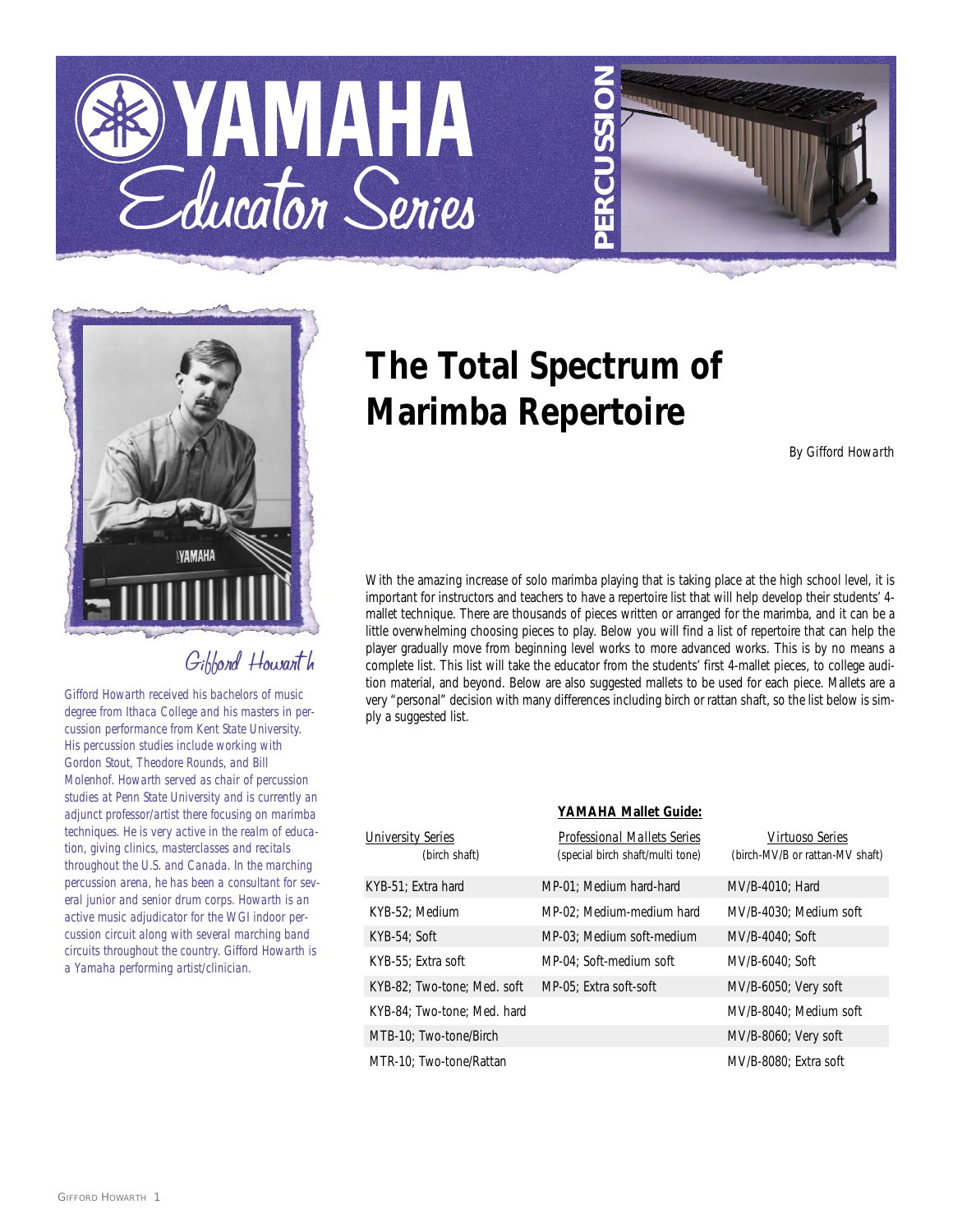

**M** Gibbond Howarth

#### **BEGINNING LITERATURE**

| Composer/Title                  | Arranger            | Publisher      | <b>Suggested Mallets</b> |
|---------------------------------|---------------------|----------------|--------------------------|
| Yellow After the Rain           | Mitchell Peters     | M. Peters      | MP-02, KYB-53            |
| Sea Refractions                 | Mitchell Peters     | M. Peters      | MP-03.KYB-54             |
| Mbira Song                      | A. Gomez/Rife       | Southern Music | MP-02, KYB-53            |
| Marimba Flamenca                | A. Gomez/Rife       | Southern Music | KYB-52/53                |
| Elegy                           | Gordon Stout        | Studio 4       | MP-04.KYB-54             |
| Bach for Marimba                | S.Bach/Moore        | Kendor Music   | MP-02/03/04, KYB-53      |
| Six Caprices for Guitar         | M. Carcassi/Howarth | Ghowarth Pub.  | MP-02/03                 |
| Three Preludes                  | Ney Rosauro         | Southern       | MP-02.KYB-53.MV-4030     |
| Cello Suites (selected mymts.)  | J.S.Bach            | (numerous)     | MP-04, MV-6040/6050      |
| Violin Sonatas and Partitas(sm) | J.S.Bach            | (numerous)     | MP-01/02.MV-4020/4030    |

#### **BEGINNING +**

| Composer/Title                  | <u>Arranger</u>      | Publisher      | <b>Suggested Mallets</b> |
|---------------------------------|----------------------|----------------|--------------------------|
| Rain Dance                      | A. Gomez/Rife        | Southern Music | MP-02, KYB-52, MV-4020   |
| Scenes from Mexico              | A. Gomez/Rife        | Southern Music | MP-03, KYB-53            |
| Tune For Mary O                 | Rich O'Meara         | Marimba Prod   | MP-02/03, KYB-53/54      |
| <b>Restless</b>                 | Rich O'Meara         | Marimba Prod.  | MP-03, KYB-53, MV-4040   |
| Reverie                         | Gordon Stout         | Studio 4       | MP-03/04, MV-4030/6040   |
| Etude Op. 6 No. 8               | C. Omar Musser       | Studio 4       | MP-02, MV-4020/4030      |
| Etude Op. 6 No. 9               | C. Omar Musser       | Studio 4       | MV-4010/4020, MP-01      |
| Etude Op. 6 No. 10              | C. Omar Musser       | Studio 4       | MV-4010/4020, MP-01      |
| Six Mile Creek                  | Gus Burghdorf        | C. Alan        | MP-01/02, MV-4030        |
| Hymn for an Angelic Child       | Gus Burghdorf        | C. Alan        | MP-04, MV-6050           |
| Etude for a Quite Hall          | Christopher Deane    | C. Deane       | MP-01, MTB-10            |
| Contemporary Marimba Solos      | <b>Bill Molenhof</b> | Honeyrock      | MP-01/02, MV-4020/4030   |
| Cello Suites (selected mymts.)  | J.S.Bach             | (numerous)     | MP-04, MV-6040/6050      |
| Violin Sonatas and Partitas(sm) | J.S.Bach             | (numerous)     | MP-01/02, MV-4020/4030   |



Yamaha Corporation of America • Band & Orchestral Division 3445 East Paris Ave., SE • P.O. Box 899 • Grand Rapids, MI 49518-0899 www.yamahapercussion.com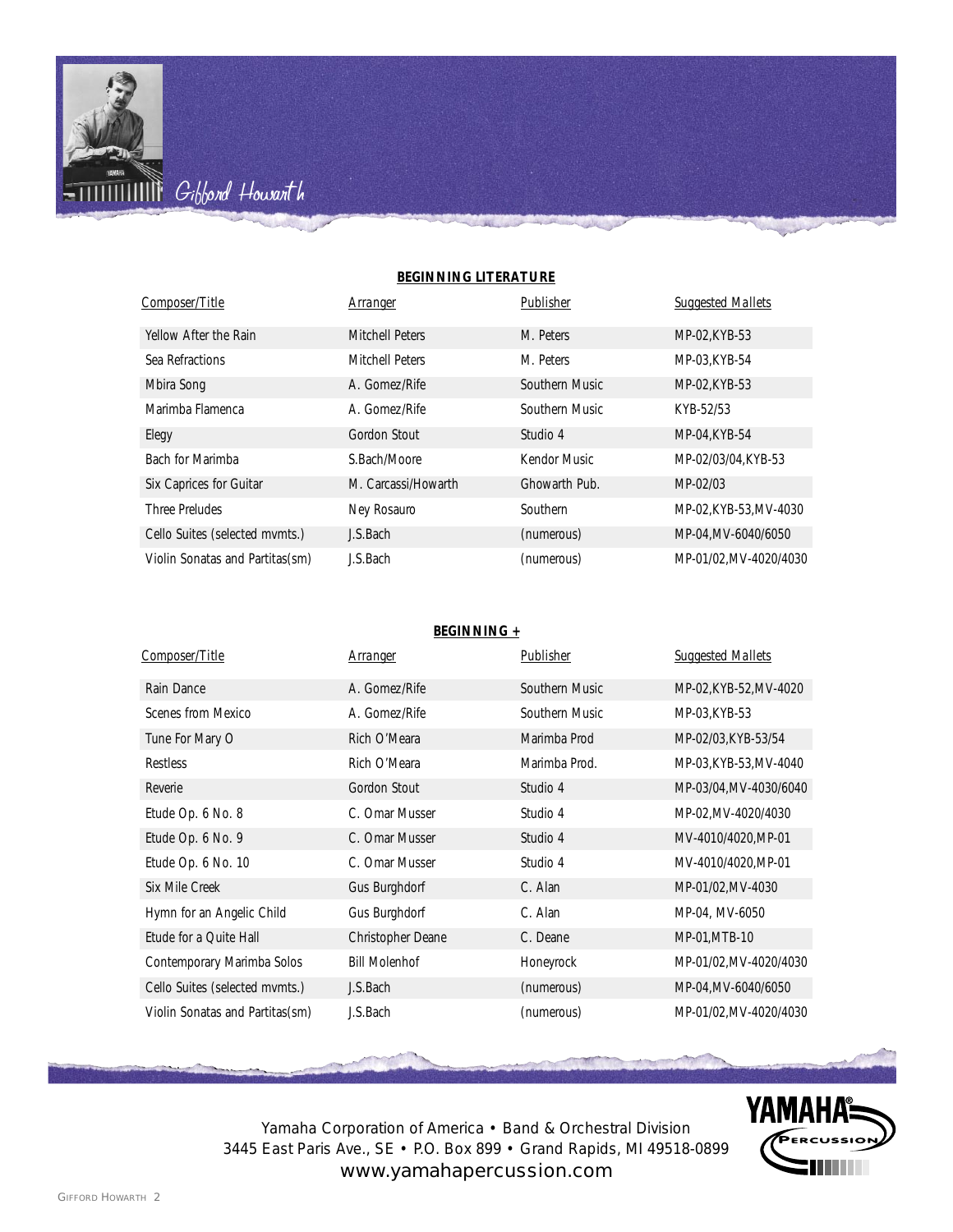

| <b>INTERMEDIATE</b> |  |
|---------------------|--|
|                     |  |

| Composer/Title                  | Arranger           | Publisher              | <b>Suggested Mallets</b> |
|---------------------------------|--------------------|------------------------|--------------------------|
| Rhythm Song                     | Paul Smadbeck      | Marimba Prod.          | KYB-84, MP-01, MV-4030   |
| Virginia Tate                   | Paul Smadbeck      | Smadbeck               | MP-04, MV-8040/8060      |
| Footpath                        | Dave Samuels       | <b>Orient Point</b>    | MP-01/02, MV-4020/4030   |
| Cavatina                        | S. Myers/Howarth   | Ghowarth Pub.          | MP-02/05, MV-6040/8060   |
| <b>Astral Dance</b>             | Gordon Stout       | Studio 4               | MP-01, KYB-52, MV-4040   |
| Ghanaia                         | Matthias Schmitt   | Zimmerman              | MP-02/03, MV-4030        |
| Frogs                           | Keiko Abe          | Studio 4               | KYB-82, MV-4010/4020     |
| Requerdos de la Alhambra        | Francisco Tarrega  | (numerous arr.)        | MP-02/05, MV-6040/8060   |
| Baroque Suite                   | Daniel Levitan     | M. Baker               | MP-03, MV-8040           |
| Estudio $#1,2,3$                | Murray Houllif     | Permus                 | MP-01, KYB-52/53         |
| Gordon's Bicycle                | Kevin Bobo         | Studio 4               | MP-01, MV-4020/4030      |
| Four Movements for Marimba      | Michael Burritt    | Ludwig                 | MP-02, MV-4030/4040      |
| October Night                   | Michael Burritt    | Ludwig                 | MP-02, KYB-53, MV-4030   |
| Michi for Marimba               | Keiko Abe          | Music for Perc.        | MP-03/04, MV-6050/8040   |
| November Evening                | Christopher Norton | <b>Innovative Perc</b> | MP-01, MV-4030/4040      |
| Suite Popular Brasiliera        | Ney Rosauro        | Music for Perc.        | MP-01/02, MV-4030/4040   |
| Suite For Marimba               | Alfred Fissinger   | Percussion Arts        | KYB-52/53, MP-01         |
| Cello Suites (selected mvmts.)  | J.S.Bach           | (numerous)             | MP-04, MV-6040/6050      |
| Violin Sonatas and Partitas(sm) | J.S.Bach           | (numerous)             | MP-01/02, MV-4020/4030   |



**YAMAHA®** 

Yamaha Corporation of America • Band & Orchestral Division 3445 East Paris Ave., SE • P.O. Box 899 • Grand Rapids, MI 49518-0899 www.yamahapercussion.com